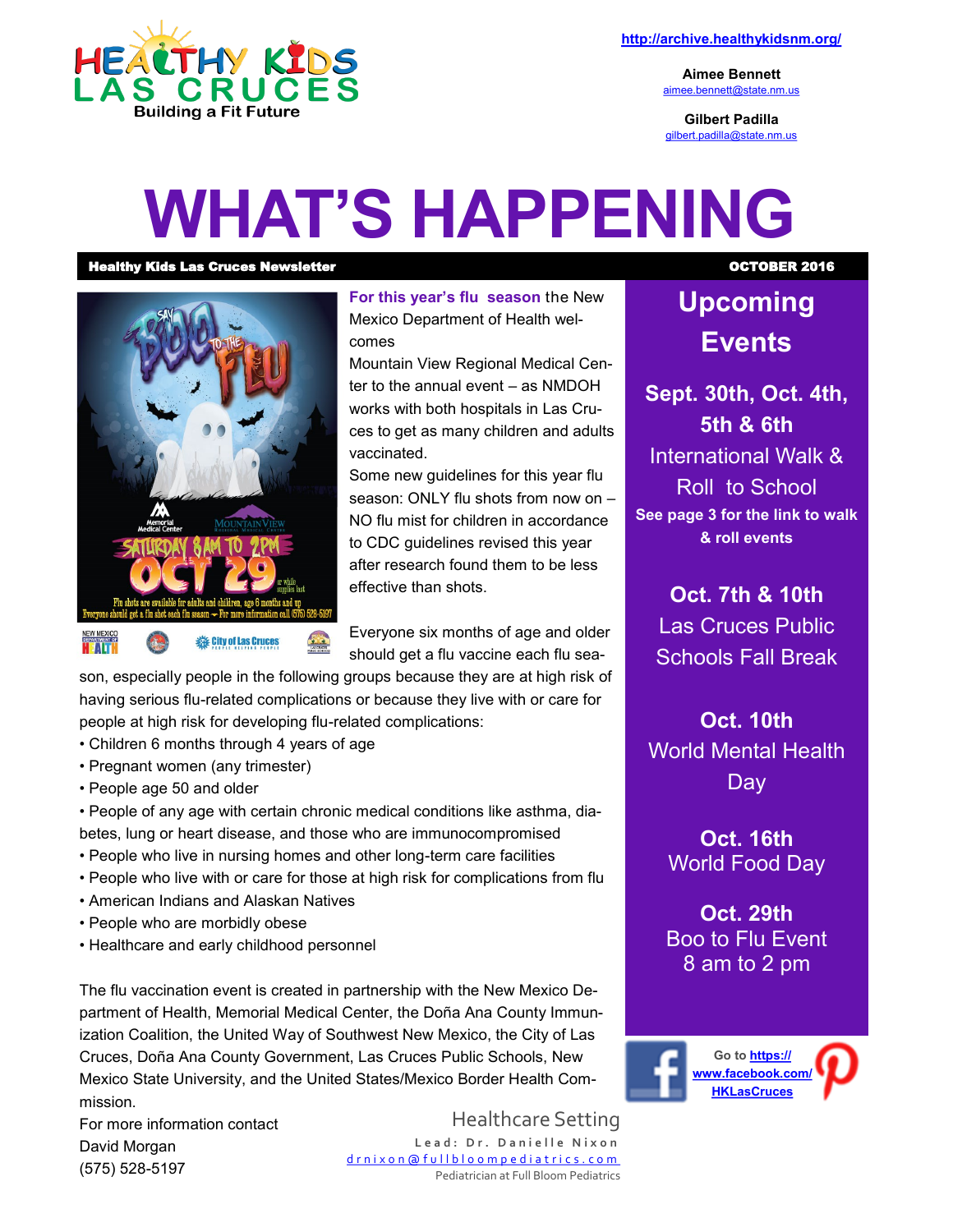# **New Promotional Video Highlights Downtown**

Beginning on September 23rd a new promotional video will be airing in theatres and on the cable air waves. The video which can be viewed using the hyperlink is a great tool to visually show the benefits of getting outside and enjoying the many advantages Las Cruces has to offer. Explore Downtown with the many things to do for youth and family, all in walking distance including a library, three museums, a new plaza with splash pad and parks.

Check it out and see for yourself!

https://www.youtube.com/watch? v=x8VIHoQT3Yw&feature=youtu.be

> Community & Families Lead: Phil Catanach [pcatanach@las](mailto:mjohnston@las-cruces.org)-cruces.org City of Las Cruces Parks and Recreation Youth Programs Director



## **New Coalition Needs YOU!**

*"You can do what I cannot do. I can do what you cannot do. Together we can do great things."* Mother Teresa La Semilla has been leading the way in creating access to healthy food for our community. They can only do so much and the non-profit has a evidence based strategy to share and hopefully motivate others to join. It is a huge task providing healthy food access to families that live in communities without, together La Semilla believes we can. If you are interested in how you can help with food availability join La Semilla at their next coalition meeting September 30th from 9- 11 am location to be announced. For more information on the Healthy Food Financing Initiative contact Krysten Aguilar

Food System krysten@lasemillafoodcenter.org or 575-882-2393

> **L e a d : A a r o n S h a r r a t t [a a r o n @ l a s e m i l l a f o o d c e n t e r . o r g](mailto:aaron@lasemillafoodcenter.org)** Director of Development & Administration



#### **Health Observances for October**

Breast Cancer Awareness Month of October

World Mental Health Day October 10th

World Food Day October 16th